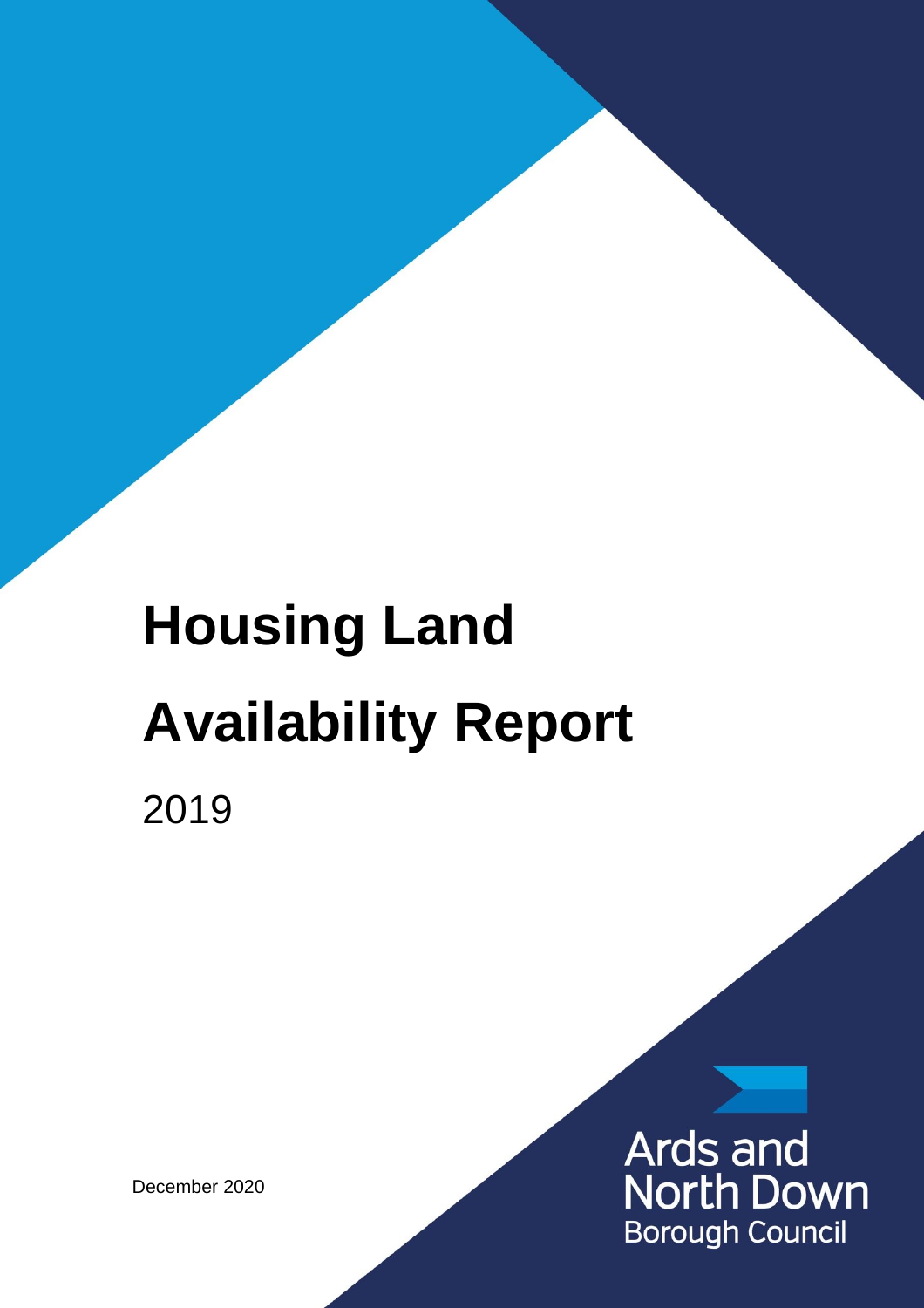### Contents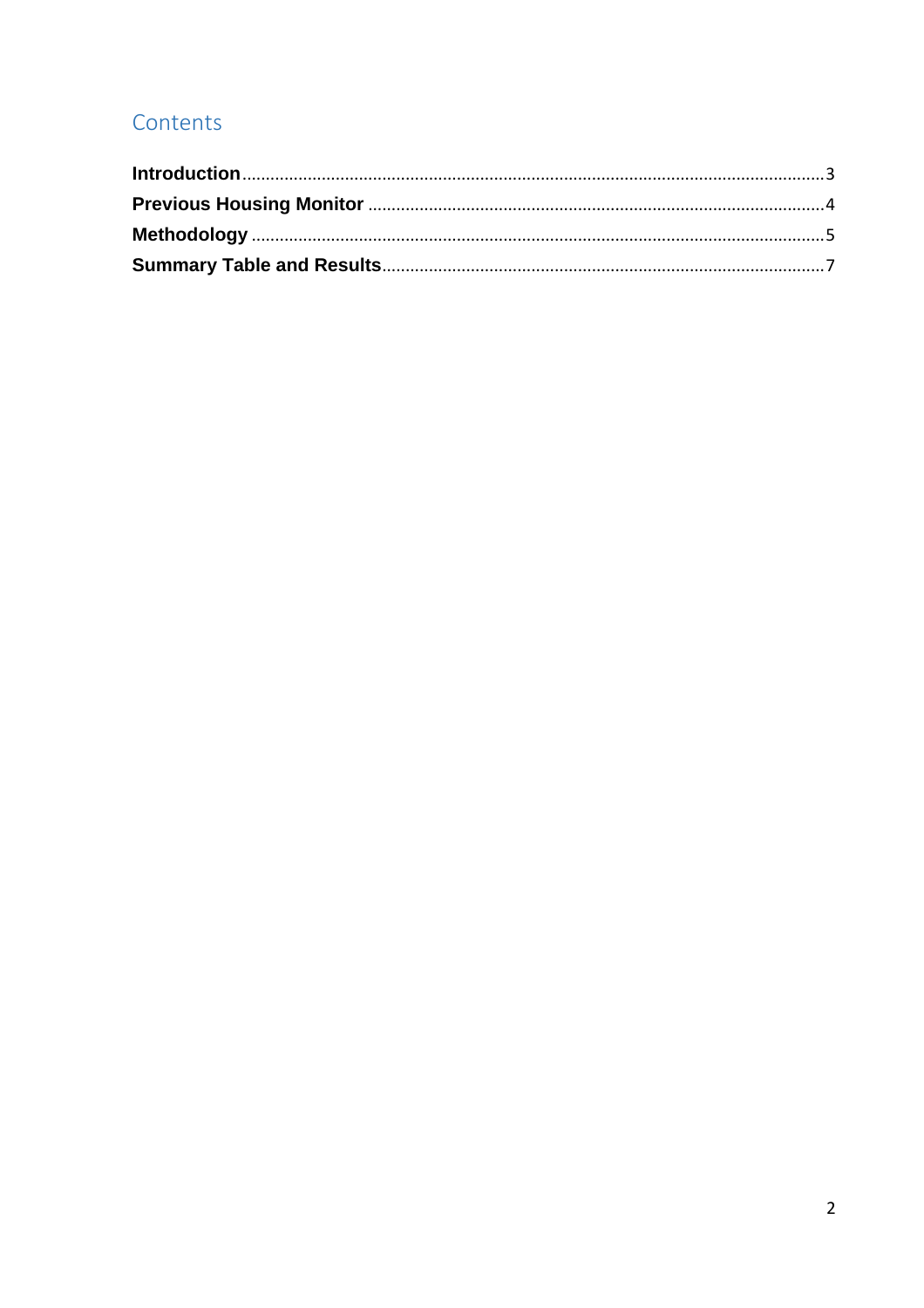# <span id="page-2-0"></span>**Introduction**

- 1.1 The Ards and North Down Borough Housing Land Availability Report 2019 has been prepared by the Council's Local Development Plan Team as part of the preparation of a new Local Development Plan (LDP).
- 1.2 The Housing Land Availability Report 2019 is the second summary of Housing Land Availability produced by Ards and North Down Borough Council. The primary purpose of the Housing Land Availability Monitor (the 'Housing Monitor') is to inform the preparation of the Council's LDP regarding the allocation of land for housing.
- 1.3 The Strategic Planning Policy Statement for Northern Ireland (SPPS) states a 'plan, monitor and manage' approach is necessary to ensure that, as a minimum, a 5 year supply of land for housing is maintained. Monitoring should be an ongoing process involving annual reporting and review. The SPPS states monitoring must include:
	- The housing land supply at the beginning and end of the annual reporting period;
	- The number of net additional housing units built during the annual reporting period; and
	- The number of net additional housing units built in the period since adoption of the local policies plan.
- 1.4 The information collated within the Housing Monitor will permit certainty regarding the overall progress in meeting the housing objectives of the LDP. The Housing Monitor facilitates the identification of a shortfall in potential housing land supply and can provide clarity and certainty to developers in relation to the availability of land suitable for housing. It will also allow for the identification of any issues likely to require intervention. For example, the need to release phased housing sites in order to maintain a 5 year supply of available housing land, or the release of a site to provide for a particular housing need.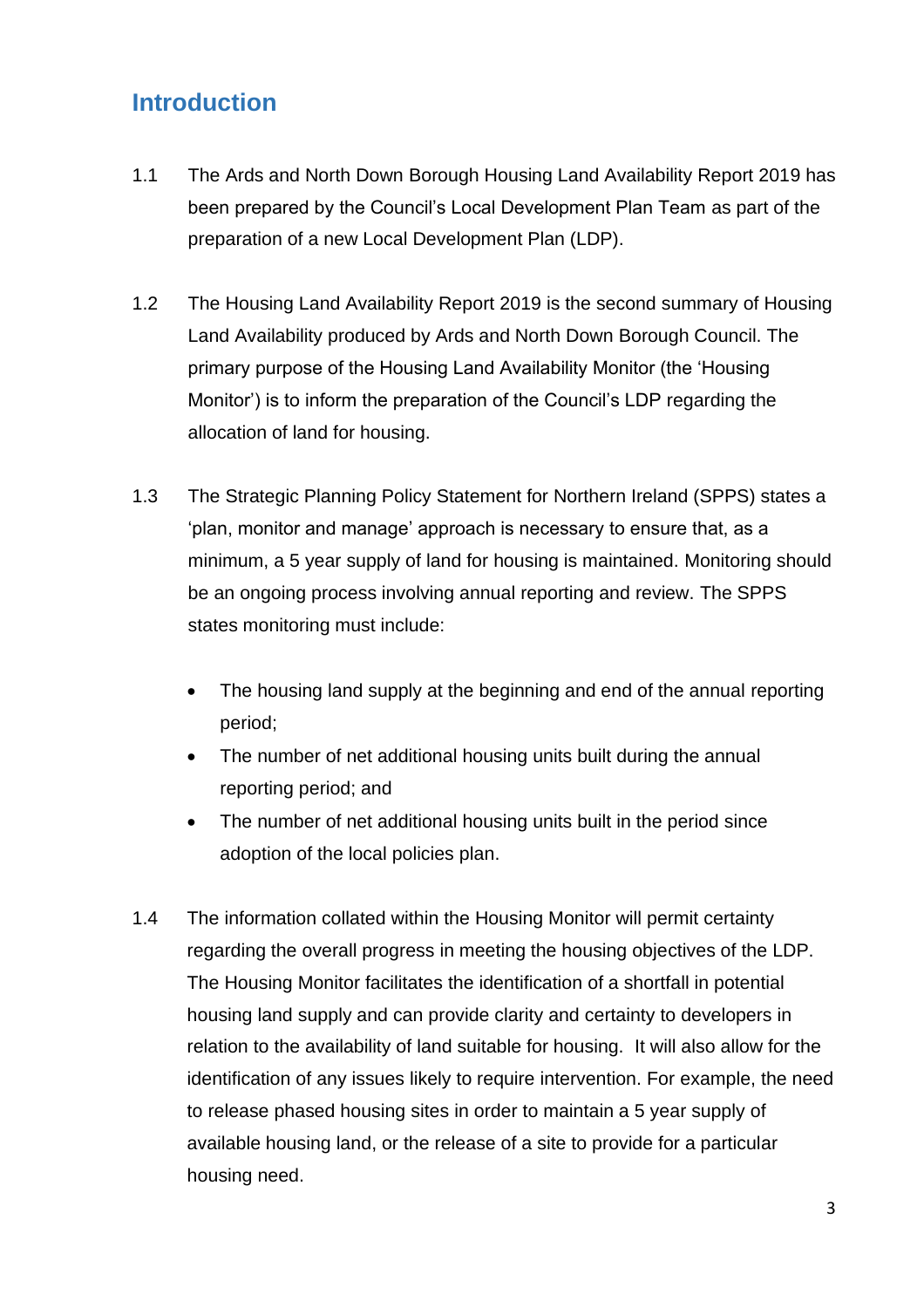1.5 The Planning Act (NI) 2011 requires Ards and North Down Borough Council to make an annual report to the Department for Infrastructure reviewing the extent to which the objectives of the LDP are being realised. As the Council is currently preparing the first LDP for Ards and North Down produced under this legislation, the production of Annual Monitoring Reports is yet to commence. The Housing Land Availability Monitor will help to establish a baseline for this statutorily required annual monitoring report.

## <span id="page-3-0"></span>**Previous Housing Monitor**

- 2.1 Ards and North Down Borough Council assumed responsibility for local planning functions from the Department of the Environment (DOE) on 1 April 2015 as part of the Government's reform of local government.
- 2.2 Housing delivery monitoring throughout Northern Ireland was historically undertaken by Central Government since the 1990's. Summary reports, including those for legacy North Down and Ards Councils were previously published by DOE.
- 2.3 The monitoring previously undertaken by DOE is different to that undertaken by Ards and North Down Borough Council for the following reasons:
	- The 2015 local government reform reduced the number of councils in Northern Ireland from 26 to 11, and revised district boundaries. Therefore, the geographic area varies from that previously monitored;
	- The two housing monitor regimes cover different time periods. Ards and North Down Borough Council operates from a baseline position of 1 April 2017 and covers the period from 1 April to 31 March. The DOE housing monitor operated within an annual year of 1 August to 31 July;
	- The last published report by DOE was for 2013. The Council commenced monitoring housing, through the newly formed LDP team, on 1 April 2017; and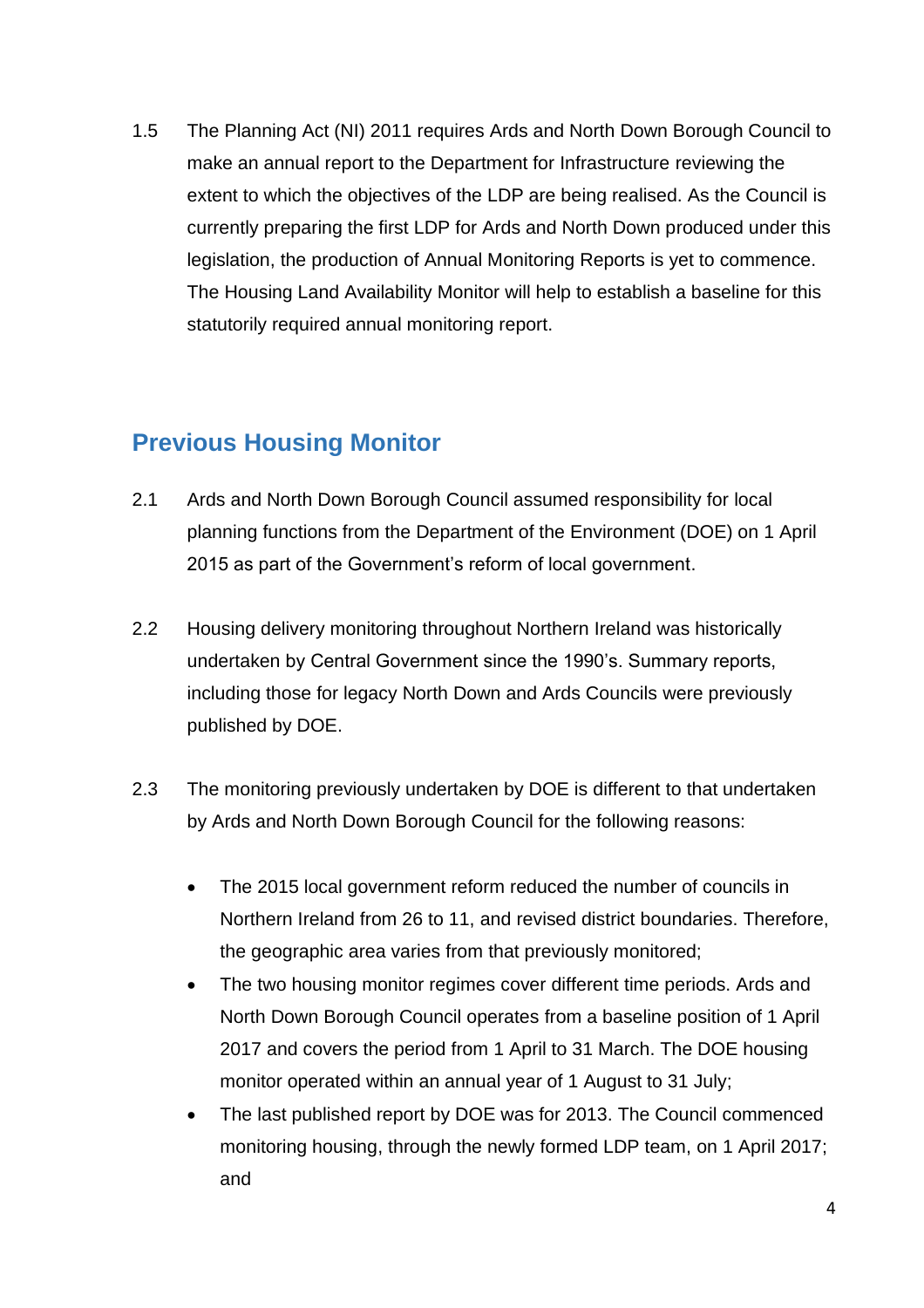- The Council has improved efficiency and accuracy of the data and survey techniques used following a review of the methodology. This included a detailed retrospective analysis of all approvals for residential use and a move towards a GIS based approach.
- 2.4 Therefore, given the differences, the 2018 survey is intended to provide the most up to date information to be used in the preparation of the LDP - whilst the 2019 survey reflects the more comprehensive and efficient methodology adopted by the Council's Planning Service. The historical housing monitor will be used solely for reference purposes.

## <span id="page-4-0"></span>**Methodology**

- 3.1 The Housing Land Availability Monitor is an assessment based on an annual survey of housing monitor sites within the Borough. The Council's survey year ran from 1 April 2018 to 31 March 2019, with surveying undertaken throughout the year and a continuous inputting and analysis of information and data.
- 3.2 The 2019 survey encompasses all settlements as defined in the two extant development plans<sup>1</sup> for the Borough. For the first time, a survey has been undertaken of dwellings within the countryside. The monitor identifies the number of dwelling units built and, for the settlements, the area of land developed for residential use. Information on the available potential of housing land and dwelling units remaining undeveloped within settlements is also recorded.
- 3.3 Sites monitored in previous annual surveys that were not recorded as complete are surveyed. This includes sites zoned for residential development in extant development plans. New sites approved for residential development within the monitor year are also surveyed.

<sup>&</sup>lt;sup>1</sup> Draft Belfast Metropolitan Area Plan (BMAP) 2015 and Ards and Down Area Plan (ADAP) 2015.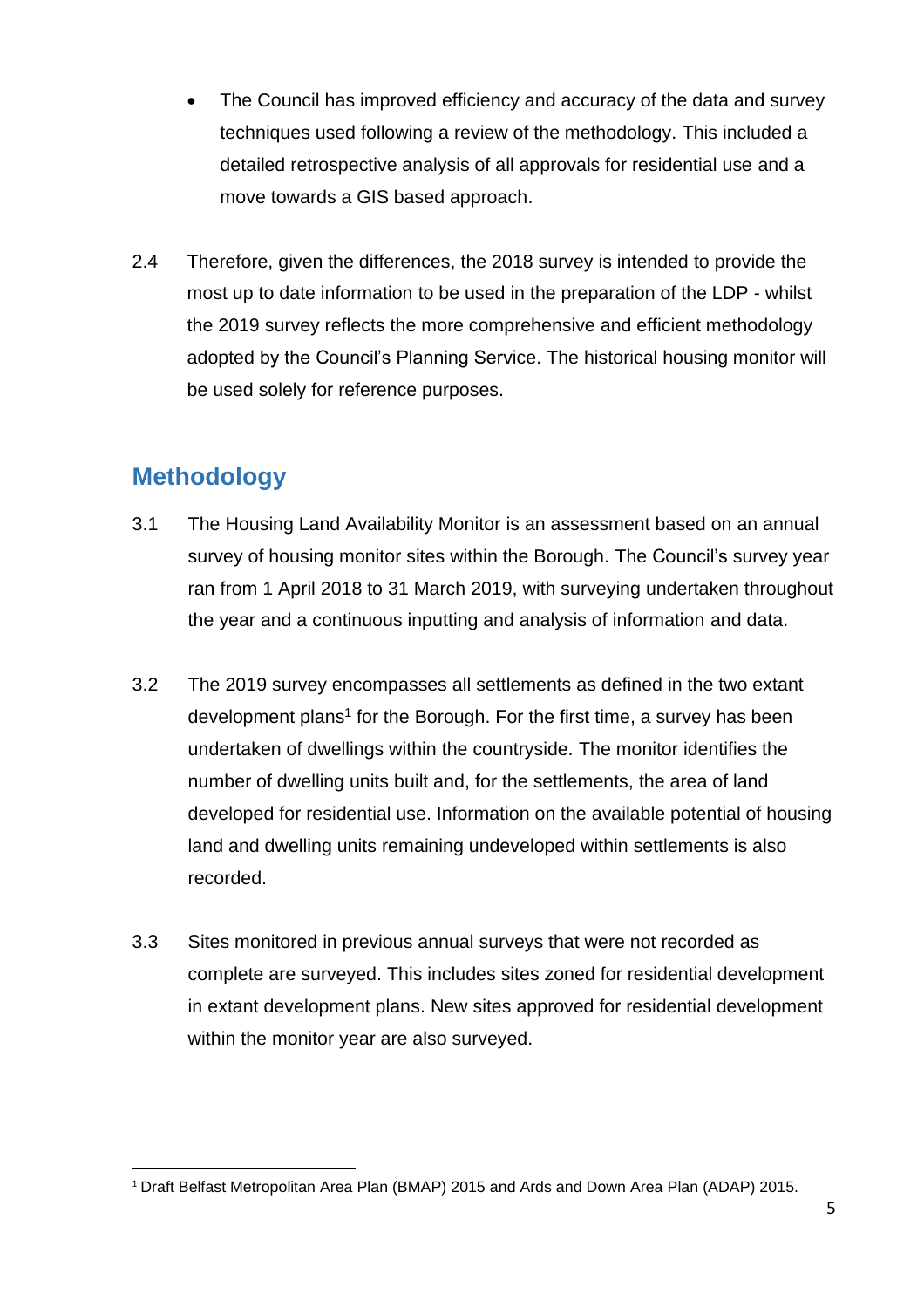- 3.4 Previously monitored sites which have now been developed for non-residential development have been removed from the survey. Sites within settlements which were granted residential planning permission prior to 2012, whose permission lapsed prior to the start date of the LDP and had not commenced development, are no longer monitored. These sites have been archived for information purposes but will not contribute to the statistics on existing housing land availability.
- 3.5 The initial survey of dwellings built within the countryside includes all planning approvals for residential development outside settlement development limits from 1 January 2010. This allows the 2019 survey to form a baseline for future analyses of dwellings built within the countryside.
- 3.6 The Housing Monitor records net housing gain for each identified site where existing housing is replaced by additional new housing. For example, redevelopment of a site containing 1 dwelling for 3 dwellings results in a net gain of 2 dwelling units.
- 3.7 In situations where the number of dwellings for a site is unknown, but the area of the site is identified, an estimated density is used to calculate the housing potential of the site. This estimate is based on the characteristics of the site, the character of the area and prevailing density. Where this approach is not considered suitable, an average density (generally 25 units per hectare) will be applied to the site. On occasion, the actual density will vary from that estimated, resulting in potential variances between the actual available potential on the land and that estimated.
- 3.8 The Council's Housing Monitor is a continuous and evolving process, as such the methodology may be subject to further refinement. This may result in the yield for individual sites varying from year to year. However, this is unlikely to have a significant impact within the context of the overall housing land availability.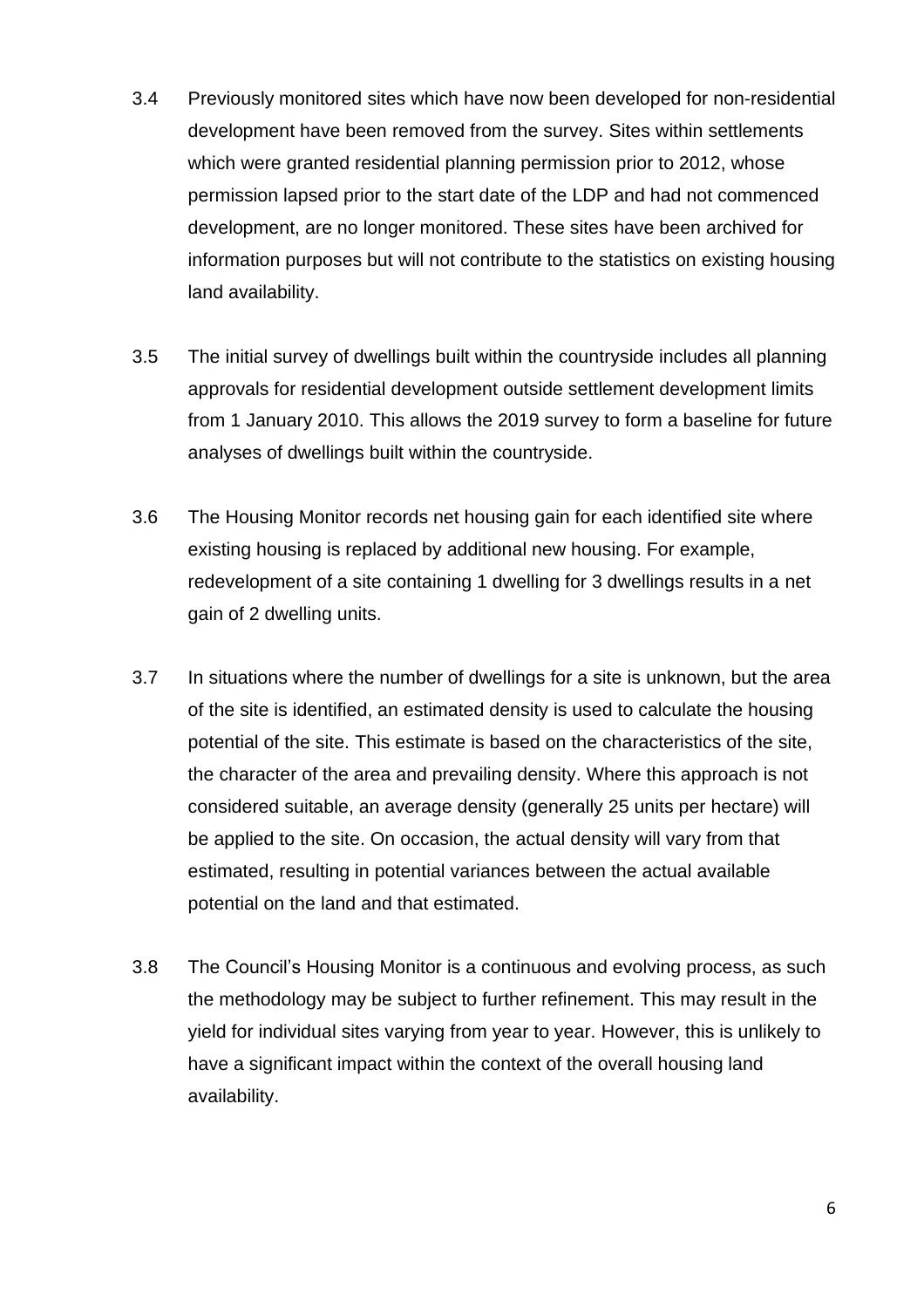3.9 It is acknowledged some of the potential housing land may not be developed for residential purposes. This could be for a myriad of reasons including; constraints, landowner reluctance to release the land for development or access arrangements etc. These matters will be addressed further during the preparation of the Local Development Plan.

#### <span id="page-6-0"></span>**Summary Table and Results**

- 4.1 The subsequent summary table provides details of the supply of housing for Ards and North Down Borough Council following the completion of the 2019 survey. The table includes details of the remaining housing land potential and the number of potential dwelling units to be accommodated on this land.
- 4.2 It should be noted, this Housing Land Availability Study represents the first detailed and comprehensive Housing Monitor undertaken by Ards and North Down Borough Council following the transfer of planning functions from the DOE. The 2019 survey rectifies historical errors in the previous Planning Authority's (DOE) Housing Monitor. This includes several sites historically recorded as being not started, however orthographic evidence indicated these had been built for several years.
- 4.3 The survey also includes those sites not accurately assessed in the gap between the last DOE survey undertaken and the completion of the 2019 survey.
- 4.4 As previously stated, the 2019 Housing Land Availability Study also includes a first survey of all dwellings built outside settlement limits. Therefore, all approvals for residential development in the countryside since 2010 have been surveyed and the results are included in the table.
- 4.5 The reasons highlighted above mean that the 2019 survey is not a basis for reflection of the *annual* rate of house building for the Borough. However, the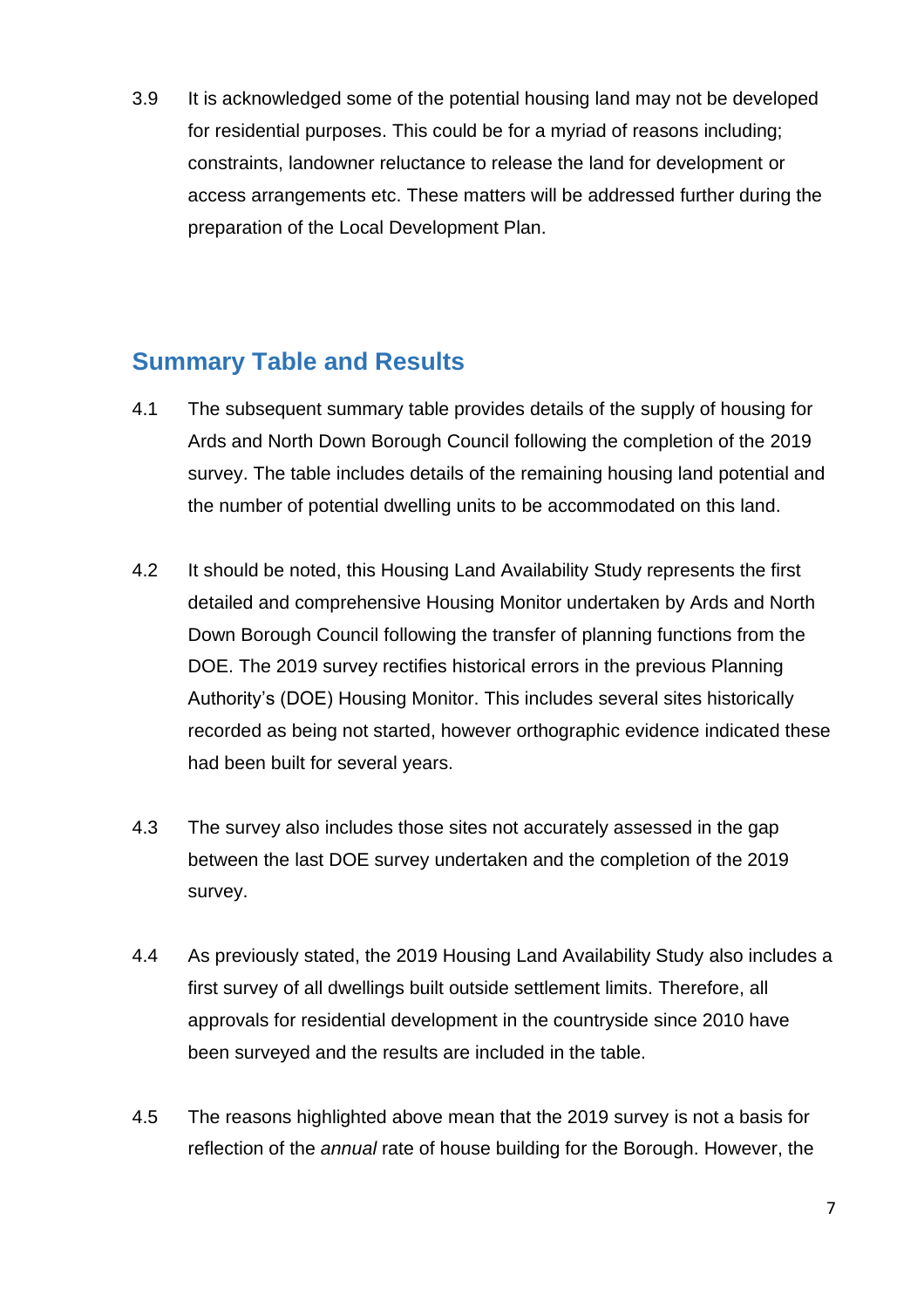2019 survey should be taken as a robust reference point for those annual Housing Land Availability Studies which follow.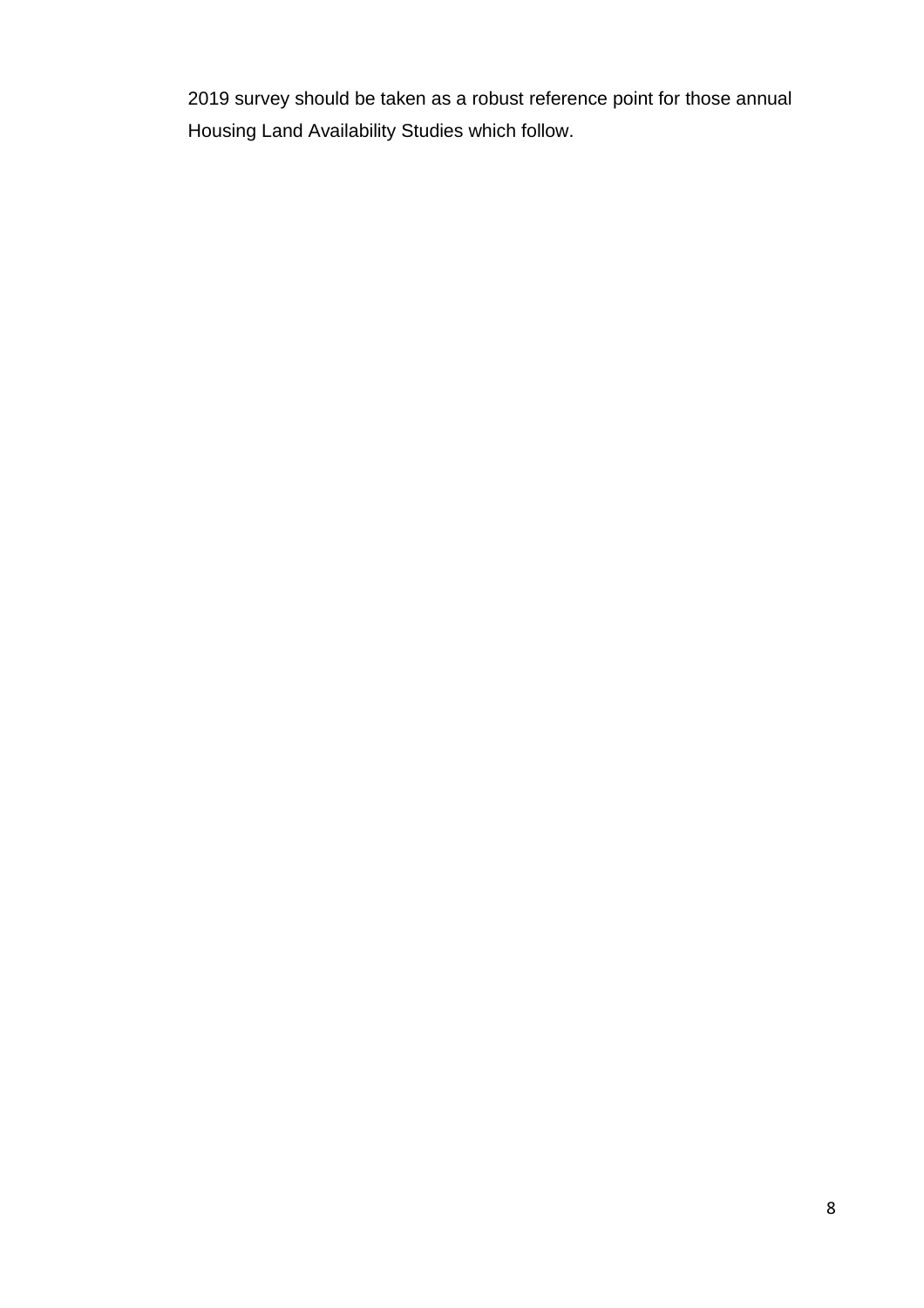| <b>Housing Land Availability Study 2018-</b><br>2019 | <b>Built</b> |           | <b>Remaining Potential</b> |                  |           |
|------------------------------------------------------|--------------|-----------|----------------------------|------------------|-----------|
|                                                      | No.          | Area (ha) | No.                        | <b>Overall %</b> | Area (ha) |
| <b>Large Towns</b>                                   |              |           |                            |                  |           |
|                                                      |              |           |                            |                  |           |
| <b>Bangor</b>                                        | 694          | 25.66     | 1417                       | 16.29%           | 62.05     |
| <b>Newtownards</b>                                   | 480          | 24.94     | 3392                       | 38.99%           | 167.3     |
|                                                      |              |           |                            |                  |           |
| <b>Large Towns Total</b>                             | 1174         | 50.6      | 4809                       | 55.28%           | 229.35    |
|                                                      |              |           |                            |                  |           |
|                                                      |              |           |                            |                  |           |
| <b>Small Towns</b>                                   |              |           |                            |                  |           |
|                                                      |              |           |                            |                  |           |
| Comber                                               | 189          | 9.07      | 1159                       | 13.32%           | 57.83     |
| Donaghadee                                           | 109          | 4.91      | 714                        | 8.20%            | 39.74     |
| Holywood                                             | 113          | 6.1       | 239                        | 2.74%            | 21.13     |
|                                                      |              |           |                            |                  |           |
| <b>Small Towns Total</b>                             | 411          | 20.08     | 2112                       | 24.28%           | 118.7     |
|                                                      |              |           |                            |                  |           |
|                                                      |              |           |                            |                  |           |
| <b>Villages</b>                                      |              |           |                            |                  |           |
|                                                      |              |           |                            |                  |           |
| <b>Balloo</b>                                        | 41           | 1.49      | 5                          | 0.05%            | 1.1       |
| <b>Ballygowan</b>                                    | 54           | 1.55      | 70                         | 0.80%            | 3.68      |
| <b>Ballyhalbert</b>                                  | 10           | 0.28      | 255                        | 2.93%            | 12.88     |
| <b>Ballywalter</b>                                   | $\mathbf{2}$ | 0.03      | 24                         | 0.27%            | 0.37      |
| Carrowdore                                           | 64           | 2.28      | 154                        | 1.77%            | 7.34      |
| Cloughey                                             | 66           | 3.75      | 59                         | 0.67%            | 3.58      |
| Crawfordsburn                                        | 11           | 0.39      | 49                         | 0.56%            | 4.24      |
| Greyabbey                                            | 8            | 0.08      | 6                          | 0.06%            | 0.74      |
| Groomsport                                           | 9            | 0.39      | 15                         | 0.17%            | 0.72      |
| <b>Helen's Bay</b>                                   | 4            | 0.3       | 11                         | 0.12%            | 1.62      |
| Killinchy                                            | 4            | 0.06      | 3                          | 0.03%            | 0.39      |
| Kircubbin                                            | $\mathbf{1}$ | 0.1       | 22                         | 0.25%            | 0.39      |
| <b>Millisle</b>                                      | 11           | 0.49      | 189                        | 2.17%            | 7.52      |
| Portaferry                                           | 20           | 0.87      | 192                        | 2.20%            | 10.35     |
| Portavogie                                           | 22           | 0.78      | 253                        | 2.90%            | 12.45     |
| Seahill                                              | 7            | 0.38      | 10                         | 0.11%            | 1.7       |

# **Table 1: Housing Land Availability Study 2018-2019 Remaining Potential**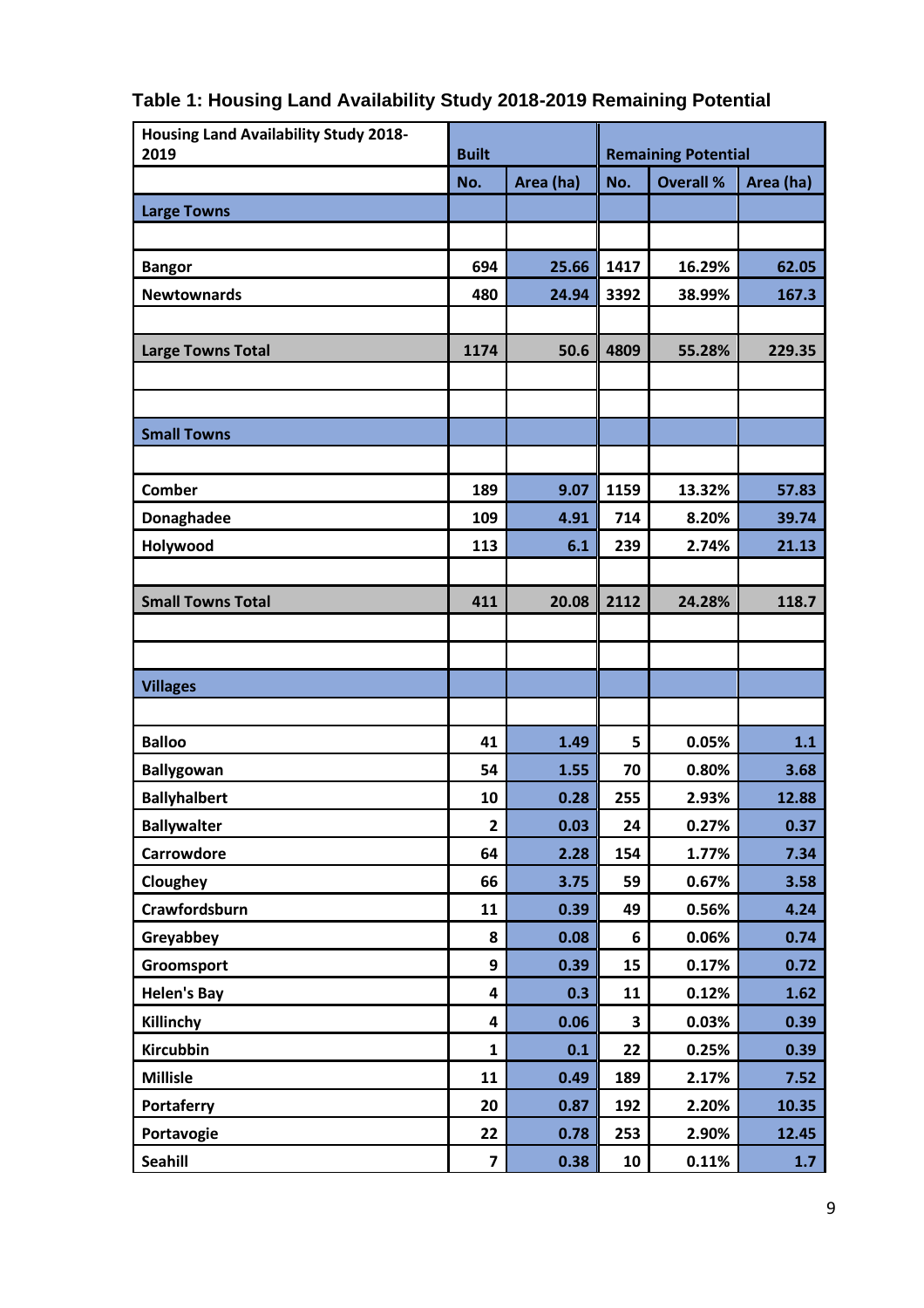| Whiterock                       | $\overline{2}$ | 0.18         | 35             | 0.40%    | 3.84         |
|---------------------------------|----------------|--------------|----------------|----------|--------------|
|                                 |                |              |                |          |              |
| <b>Villages Total</b>           | 336            | 13.4         | 1352           | 15.54%   | 72.91        |
|                                 |                |              |                |          |              |
|                                 |                |              |                |          |              |
| <b>Small Settlements</b>        |                |              |                |          |              |
|                                 |                |              |                |          |              |
| <b>Ardmillan</b>                | $\overline{2}$ | 0.09         | 24             | 0.27%    | 1.31         |
| <b>Ballybarnes</b>              | $\mathbf 0$    | $\bf{0}$     | 3              | 0.03%    | 0.64         |
| <b>Ballyboley</b>               | $\overline{2}$ | 1.38         | $\mathbf{1}$   | 0.01%    | 0.77         |
| <b>Ballycranbeg</b>             | 4              | 0.23         | 4              | 0.04%    | 0.95         |
| <b>Ballydrain</b>               | $\mathbf 0$    | $\bf{0}$     | $\mathbf{1}$   | 0.01%    | 0.4          |
| Ballyeasborough                 | $\mathbf 0$    | $\bf{0}$     | 0              | 0.00%    | 0.09         |
| <b>Ballyfrenis</b>              | $\mathbf 0$    | $\bf{0}$     | 0              | $0.00\%$ | 0.11         |
| <b>Ballygalget</b>              | $\mathbf{1}$   | 0.15         | $\overline{2}$ | 0.02%    | 0.43         |
| <b>Ballystockart</b>            | $\mathbf 0$    | $\bf{0}$     | 0              | 0.00%    | $\mathbf{0}$ |
| Cotton                          | $\mathbf 0$    | $\bf{0}$     | 3              | 0.03%    | 0.15         |
| <b>Craigantlet</b>              | $\mathbf 0$    | $\bf{0}$     | $\mathbf{1}$   | 0.01%    | 0.08         |
| Glastry                         | $\mathbf 0$    | $\bf{0}$     | 11             | 0.12%    | 1.44         |
| <b>Gray's Park</b>              | $\mathbf{1}$   | 0.02         | 0              | 0.00%    | 0            |
| Kilmood                         | $\mathbf 0$    | $\mathbf{0}$ | $\mathbf 0$    | 0.00%    | 0            |
| Kirkistown                      | 6              | 0.56         | 9              | 0.10%    | 1.42         |
| Lisbane                         | 12             | 0.64         | 11             | 0.12%    | 0.99         |
| <b>Loughries</b>                | $\mathbf 0$    | $\bf{0}$     | 10             | 0.11%    | 0.34         |
| <b>Orlock</b>                   | $\pmb{0}$      | $\bf{0}$     | $\overline{2}$ | 0.02%    | 0.21         |
| <b>Rubane</b>                   | 11             | 0.58         | 23             | 0.26%    | 1.63         |
| <b>Six Road Ends</b>            | $\mathbf 0$    | $\bf{0}$     | 4              | 0.04%    | 0.16         |
|                                 |                |              |                |          |              |
| <b>Small Settlements Total</b>  | 39             | 3.65         | 109            | 1.25%    | 11.12        |
|                                 |                |              |                |          |              |
|                                 |                |              |                |          |              |
| <b>Urban Totals</b>             | 1960           | 87.73        | 8382           | 96.36%   | 432.08       |
|                                 |                |              |                |          |              |
|                                 |                |              |                |          |              |
| <b>Dwellings in Countryside</b> | 236            | N/A          | 316            | 3.63%    | N/A          |
|                                 |                |              |                |          |              |
|                                 |                |              |                |          |              |
|                                 |                |              |                |          |              |
| <b>ANDBC Total</b>              | 2196           | N/A          | 8698           | 100%     | N/A          |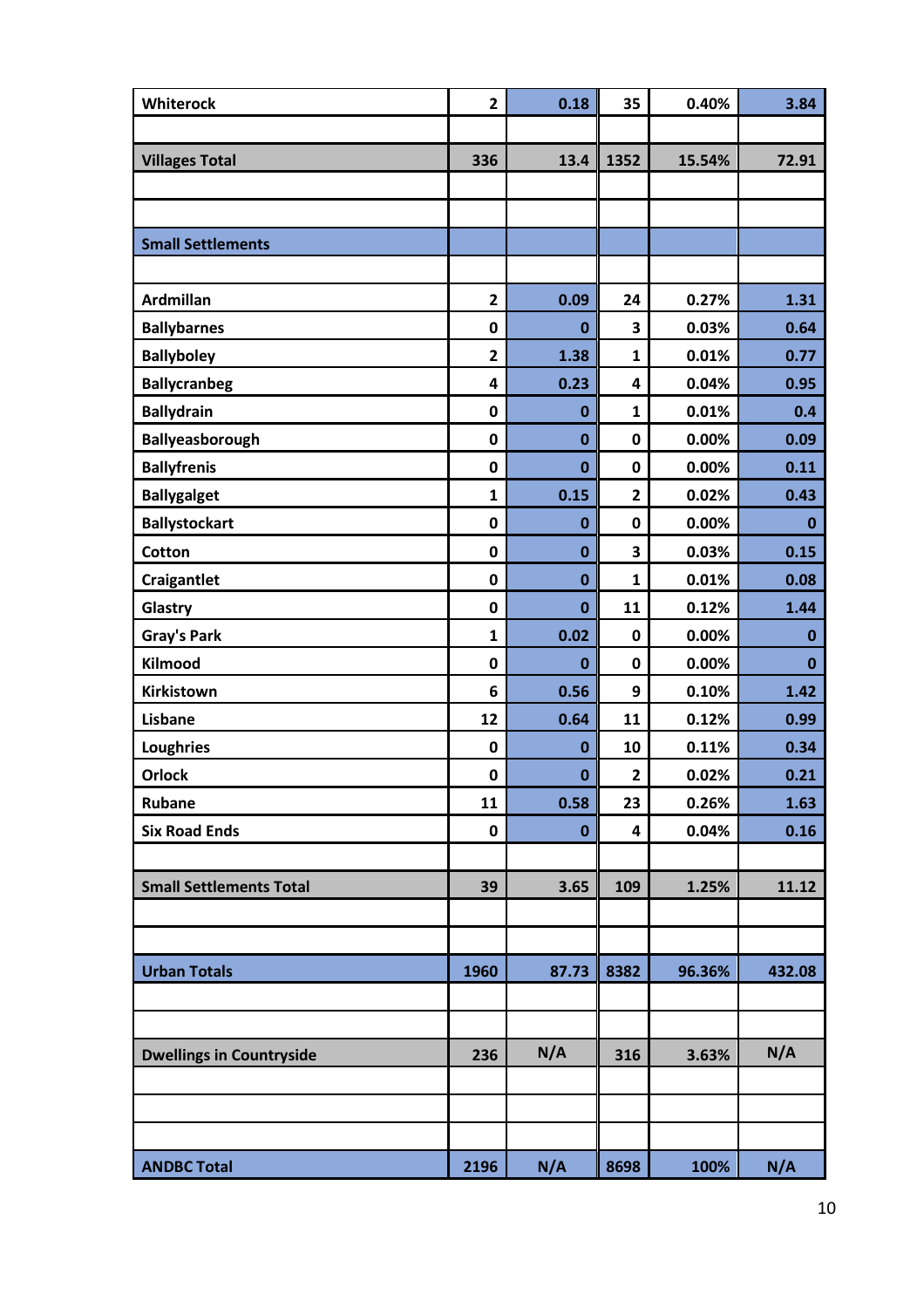- 4.6 Table 1 illustrates the results of the 2019 survey, revealing 2196 units were deemed to have been complete. However, for the above mentioned reasons, this figure is an exception and does not give an accurate reflection of the *annual* house building rate for the Borough. Therefore, an analysis of units developed on brownfield<sup>2</sup>/greenfield sites or on those zoned for residential development within the extant Area Plans has not been undertaken in this particular report.
- 4.7 The table also shows that 236 dwellings approved in the countryside (outside settlement limits) since 1 January 2010 have been built. However, it should be noted, several dwellings approved prior to January 2010 will also have been constructed during this period.
- 4.8 Arguably the most valuable and important information provided within Table 1 relates to the remaining housing potential. This reveals the Borough has remaining potential for 8698 dwellings, 8382 of these are located within the settlements, equating to approximately 432 hectares of land potentially available for development.
- 4.9 The large towns of Bangor and Newtownards, as expected, are the locations for the majority of the remaining potential. These two large towns account for 55% (4809 dwellings) of the Borough's remaining housing potential.
- 4.10 The distribution of remaining potential between these towns is interesting, Newtownards (3392) has over double the amount of remaining potential of Bangor (1417), with Newtownards accounting for approximately 39% of the overall remaining potential and Bangor representing only 16.29% of the overall remaining potential.
- 4.11 An explanation for the rational of this pattern can be provided by the extant area plans and the amount of 'greenfield' land zoned for housing. Newtownards has some large greenfield housing zonings which have yet to

<sup>2</sup> [RDS 2035 \(Page 106\) definition of brownfield land \(i.e. previously developed land\) refers.](https://www.infrastructure-ni.gov.uk/sites/default/files/publications/infrastructure/regional-development-strategy-2035.pdf)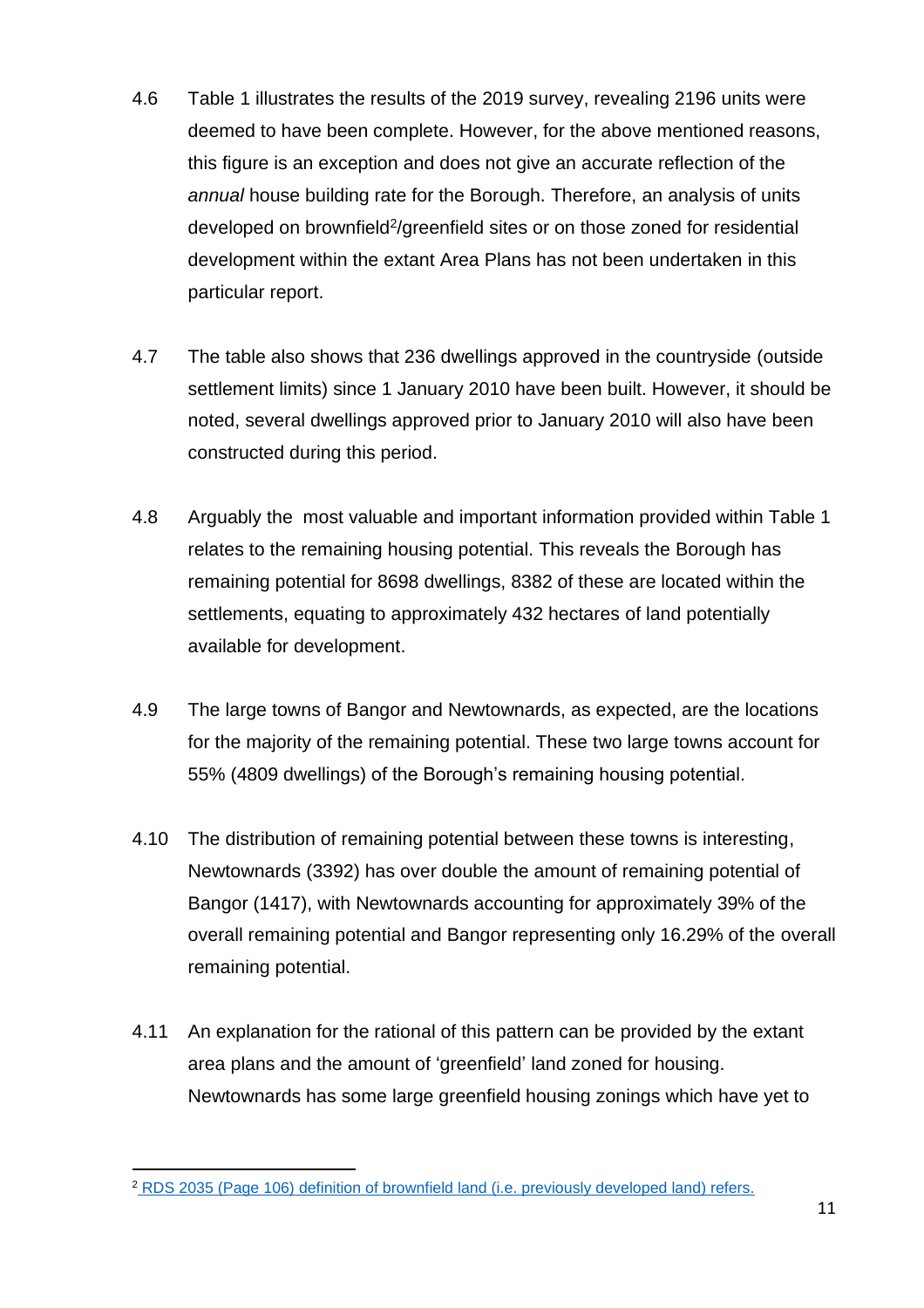be, or have only recently, commenced. This pattern also exists within the small towns within the legacy Ards Council area.

- 4.12 Comber has one particularly large greenfield housing zoning and the town accounts for 13.32% (1159 dwellings) of the overall remaining housing potential. Comber has the largest remaining potential within the small town tier, followed by Donaghadee which has a remaining potential of 714 units (8.2% of the overall total) and has several greenfield housing zonings.
- 4.13 The remaining potential for Comber and Donaghadee are in stark contrast to that for Holywood, the final settlement within the small town tier. Holywood has a remaining housing potential of 239 units (2.74% of the overall remaining potential). This figure likely reflects the constraints on outward development which exist for Holywood. Therefore, much of the remaining potential is on redevelopment (brownfield or windfall<sup>3</sup>) sites and the yields reflect the characteristics of low to medium density housing found throughout the settlement.
- 4.14 Overall, the three small towns of Comber, Donaghadee and Holywood account for 2112 remaining housing units, this is approximately 24.28% of the overall remaining potential and accounts for 118.7 hectares of land.
- 4.15 The village settlement tier has a remaining potential of 1352 residential units, which is approximately 15.54% of the overall remaining potential throughout the Borough. There are considerable variations in the amount of remaining potential throughout the villages. Ballyhalbert (255 units), Portavogie (253), Portaferry (192) and Millisle (189) have the highest remaining potentials; Seahill (10), Greyabbey (6), Balloo (5) and Killinchy (3) have the lowest remaining potentials.

<sup>&</sup>lt;sup>3</sup> Windfall sites are those housing sites that were neither zoned nor anticipated during the formulation of the development plan but which have become available during the lifetime of the plan (RDS 2035, page 111).